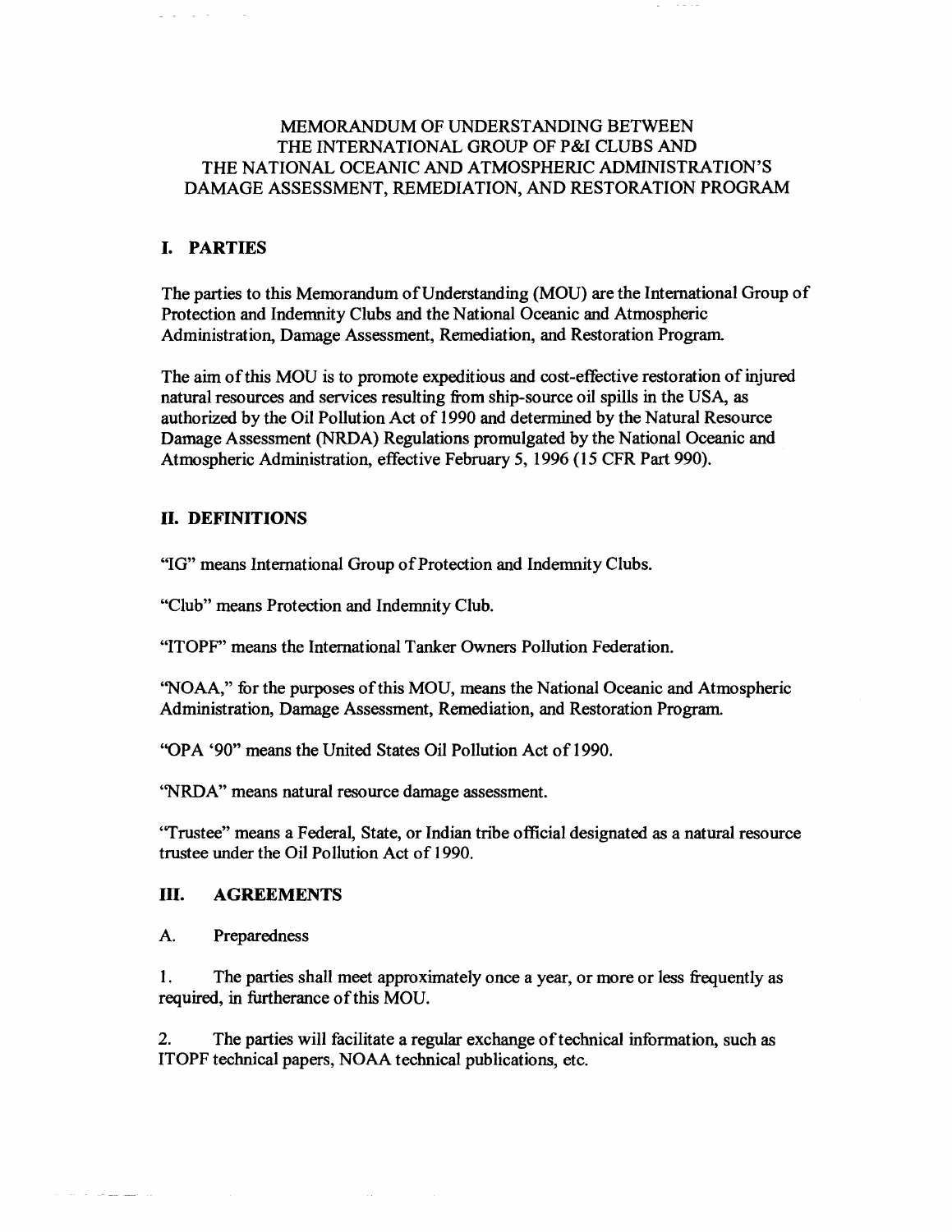3. Where appropriate, the parties will consider the joint dissemination ofrelevant information, e.g., joint press releases.

4. The parties will assist each other in providing joint training opportunities for each other's staff, where requested.

5. NOAA, ITOPF, and IG will be invited to participate in training sessions or workshops where such participation is deemed appropriate by the sponsoring organization and by the parties to this understanding.

6. NOAA and ITOPF will coordinate, as appropriate, in international incidents in which each is involved in some capacity.

B. Assessment Activities/post spill

1. In the event of a ship-source oil spill in the USA, early contact will be established between the relevant Club, ITOPF, NOAA, and its co-Trustees in order to:

a. Confirm the identity of the relevant Club, identify the relevant Club personnel, Club local correspondents, and contractors.

- b. Provide, subject to the consent of the owner, relevant technical information concerning the vessel.
- c. Exchange information concerning the type and quantity of oil on board and discharged.

d. Identify the NOAA personnel and contractors involved.

e. Identify all known Trustees and interested parties.

2. ITOPF is to be involved in the NRDA process at the request of either the relevant Club or NOAA at the earliest stage. ITOPF's role is to provide technical information and analysis to NOAA and its co-Trustees, and to the responsible party and the involved Club on relevant issues:

a. During the pre-assessment phase on threatened and affected resources, including preventive measures, emergency restoration, appropriate injury determination studies, and potential restoration actions;

b. During injury assessment;

c. During restoration selection.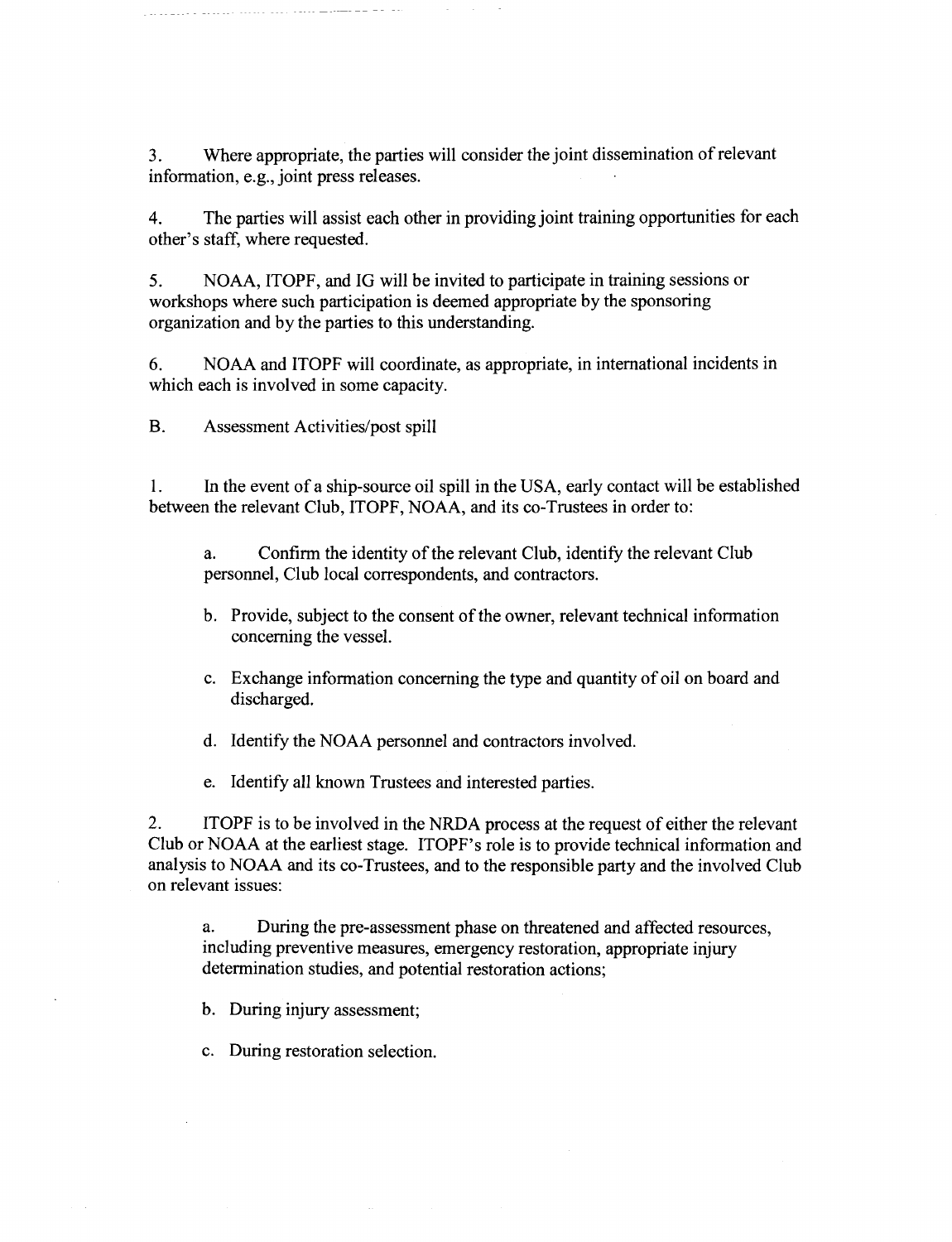3. It is recognized by the parties that ITOPF's role is subject to it having available capacity in each case, having regard to its other commitments.

4. It is the understanding of NOAA that the IG is interested in extending this MOU to other natural resource Trustees. To that end, NOAA will make copies of this MOU available to other natural resource Trustees and will encourage discussions between the IG and any other natural resource Trustee interested in participating in this or a similar MOU.

5. If the parties set up technical working groups for a specific spill, these groups may include the technical advisers to the parties plus ITOPF, with concurrence of co-Trustees. The aim of the working groups will be to establish agreement on as many technical issues as possible at the earliest stage. Any such agreements reached are to be fully documented.

6. "Waypoint" conferences to be held either by meeting or telephone conference in accordance with a rolling timetable to be agreed and reviewed by the parties on a monthly basis following a spill (or more or less frequently if appropriate). The purpose of such "Waypoint" conferences will be to review the NRDA process and will involve representation by NOAA and the co-Trustees, ITOPF, and the involved P&I Club. The "Waypoint" conferences will include open discussion in order to identify those issues on which early agreement may be reached, and those issues in respect of which there are substantial differences between the parties with a view to identifying the possible steps that may be taken towards resolution of those differences.

#### C. Post Assessment Activities

The regular meetings referred to under paragraph A above will include, as a routine agenda item, a review of completed NRDAs together with an analysis of problems and difficulties that may have arisen with a view to avoidance of repetition in future cases.

## **IV. PERIOD OF AGREEMENT**

Either party may propose amendments to this MOD or terminate this MOD at any time upon notice to the other party.

#### **V. OTHER PROVISIONS**

A. Nothing herein is intended to conflict with current NOAA directives. If the terms of this MOU are inconsistent with existing directives of NOAA, then those portions of this MOU that are determined to be inconsistent shall be invalid to the extent of that inconsistency.

B. This MOU is not legally binding on the parties but is designed to reflect an understanding of the way in which the parties can most effectively co-operate with a view